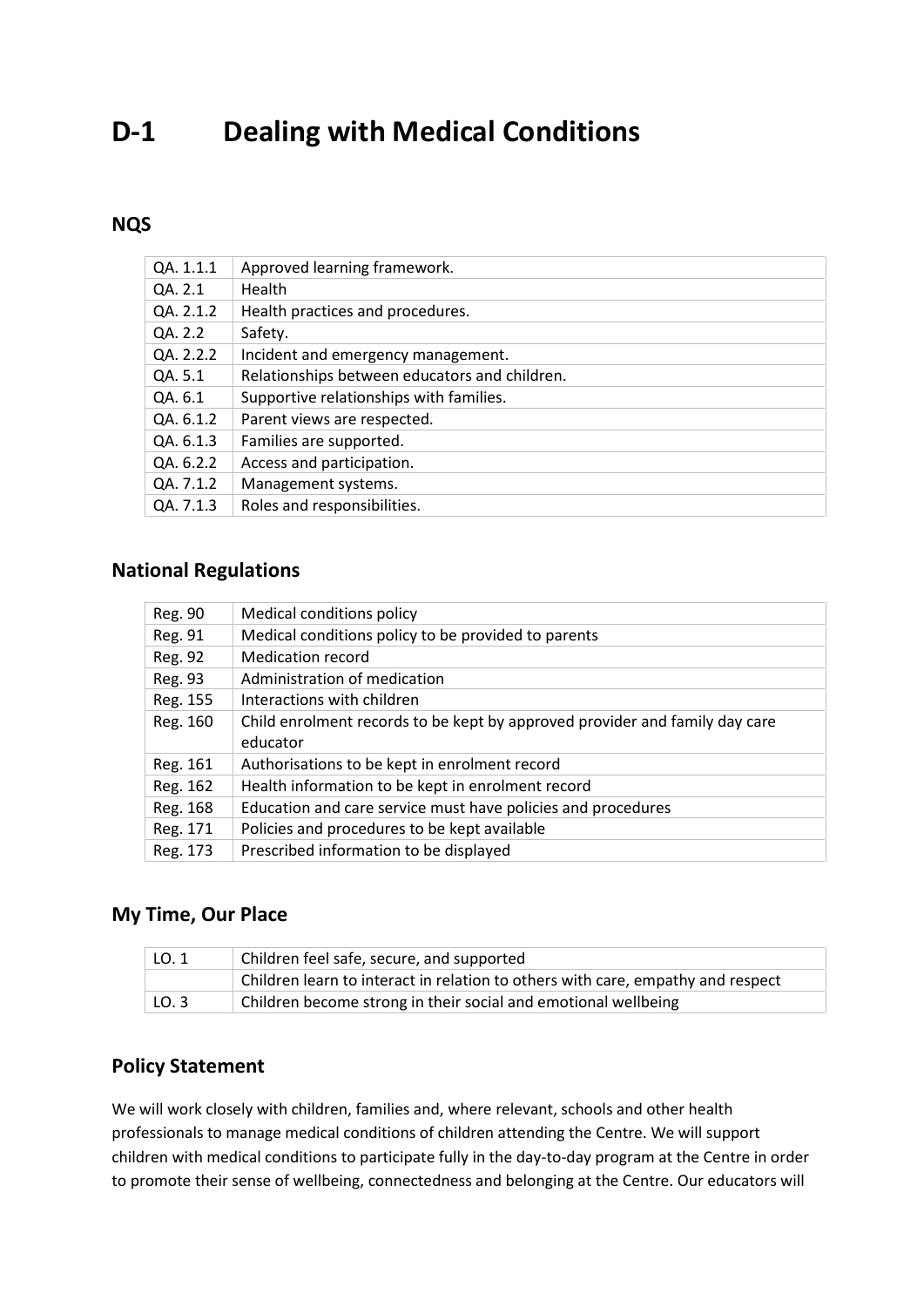be fully aware of the nature and management of any child's medical condition and will respect the child and the family's confidentiality.

### **Related Policies**

- Sylvania Heights BASC Policy A-4: Enrolment
- Sylvania Heights BASC Policy A-10: Acceptance and Refusal of Authorisations
- Sylvania Heights BASC Policy A-17: Privacy and Confidentiality
- Sylvania Heights BASC Policy C-3: Staff Orientation and Induction
- Sylvania Heights BASC Policy C-9: Relief Staff
- Sylvania Heights BASC Policy D-13: Illness and Infectious Diseases
- Sylvania Heights BASC Policy D-15: Allergies
- Sylvania Heights BASC Policy D-16: Asthma
- Sylvania Heights BASC Policy D-17: Anaphylaxis
- Sylvania Heights BASC Policy D-20: Medication

## **Procedure**

Parents will be asked to inform the service of any medical conditions the child may have at the time of enrolment. This information will be recorded by the parent/guardian through the enrolment process.

Upon notification of a child's medical condition the service will provide the parent with a copy of this policy in accordance with regulation 91.

Doctor diagnosed medical conditions will require the completion of a Medical management plan with the child's doctor and parent. This will need to be provided to the centre on enrolment.

It is a requirement of the Centre to meet its regulatory obligations that a risk minimisation plan and a communication plan (RMCP) be developed in consultation with the parents. The Nominated Supervisor will meet with/communicate with the parents and/or relevant health professionals as soon as possible after enrolment to determine content of that plan to assist in a smooth and safe transition of the child into the Centre. The content of planning will include:

- Identification of any risks to the child or others by their attendance at the Centre
- Identification of any practices or procedures that need adjustment at the Centre to minimise risk
- Process and timeline for orientation procedures for educators
- Methods for communicating between parents and educators any changes to the child's medical management plan

The medical management plan will be followed in the event of any incident relating to the child's specific health care need, allergy or relevant medical condition (in accordance with regulation 90).

All educators will be informed of any special medical conditions affecting children and orientated to their management (see C-3: Staff Orientation Policy). All Educators are to read the Risk Minimisation and Communication Plan (RMCP) and then sign and date it.